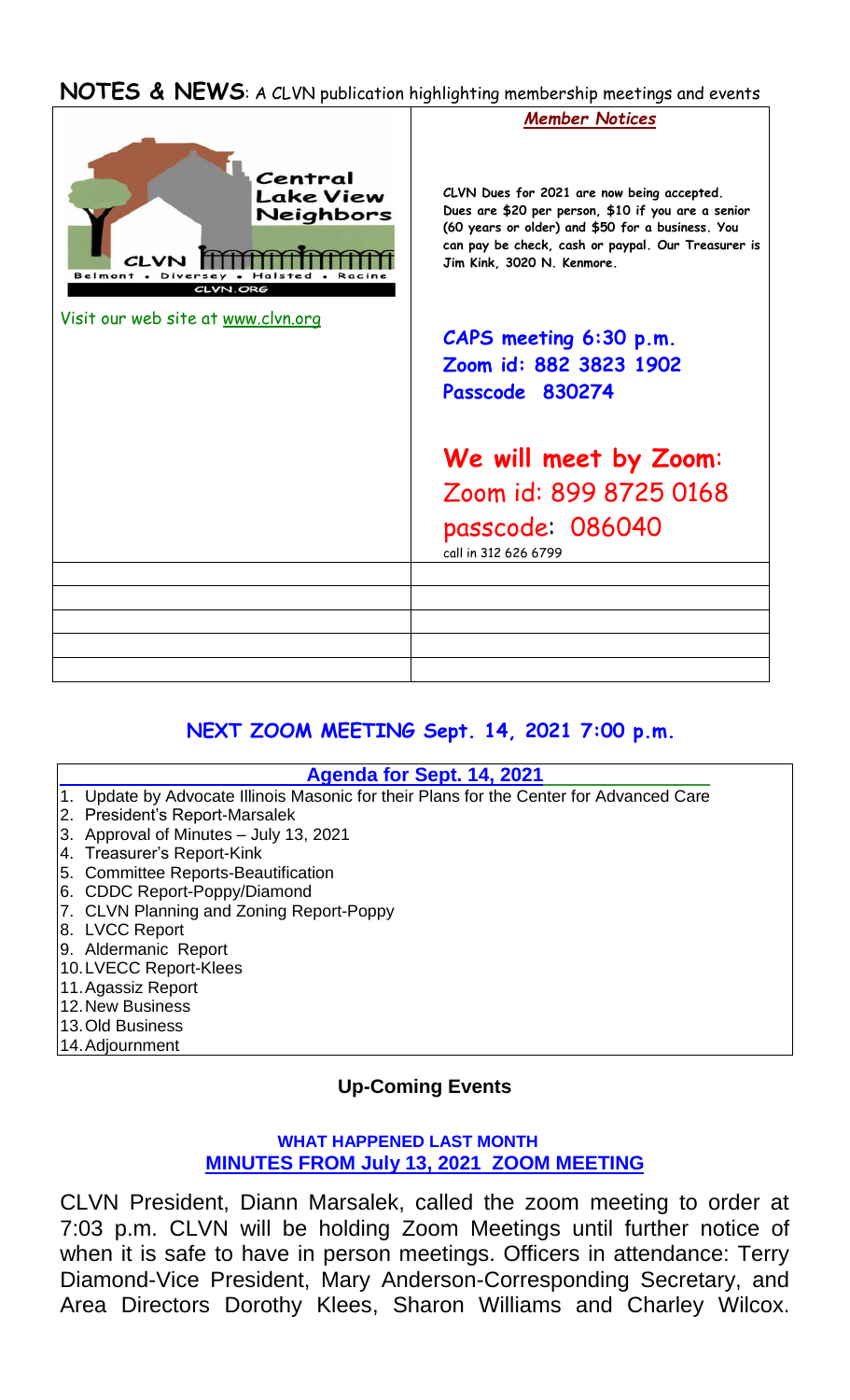Excused officers were Jim Kink-Treasurer and Area Director- Dorothy Mroski. A quorum was present.

**Presentation by Advocate Illinois Masonic Hospital:** Susan Nordstrom Lopez, CEO of Advocate Illinois Masonic Hospital introduced her team which included representative of Turner Construction, Tim Tracey, lead architect at Smith Group and lawyer Kate Duncan appearing for Attorney Jack George. The Wilton office building will be demolished to enable the Hospital to expand the Center for Advanced Care and to construct a bed tower on top of the existing building. The plan includes adding stories to the Center for Advanced Care and expanding the building between Barry and Nelson to the existing CTA tracks. The tower addition to the Center for Advanced Care would include 232 universal size private rooms and a replacement birthing center. No new beds would be added under the plan. During COVID19 the Hospital realized the need floor more private rooms. Tim Tracey presented and reviewed the square footage for existing buildings. The Stone Pavilion contains rooms with dual occupancy consisting of 240 sq. feet for two patients. Older rooms only have 184 sq. feet. These dimensions are substandard to the Best Practices of single patient rooms. The new rooms would allow for 300 sq. feet for a single patient. The plan is to expand the building by adding 5 floors with 200 modern rooms. The order building on the east end of the campus (Buildings 4, 5 and 6) would be demolished with green space for the Campus. Building 3 would remain as it houses utilities. The Nelson side (elevation) of the proposed new building facing south, will consist of a glassy and inviting façade. The north side faces Barry, the architects are leaning to include glass in the exterior. The upper floors would be set back 15-20 feet. The building would be 146 feet in height. A Shadow Study will be done. There is still quite a bit of work to be done to work on the look of the building. The new steps would be for the Hospital to seek administrative relief with the Dept. of Planning and Part II approval by the Chicago Plan Commission. City Council approval is not required if the expansion and changes are consistent with existing PD50. Notice by mail is not required, except the Hospital is required to post public notice signs on the property. The Hospital plans to present to the 44<sup>th</sup> Ward CDDC at the end of July. They hope to meet with the neighbors on Barry. The construction process will be long approximately three years. Discussion ensued about the route for construction traffic and equipment. There was also discussion about where construction workers will park. A member asked if an environmental study will be done to address glass and the bird's reaction to the glass .A resident from Barry commented that the Hospital listened to the neighbors and did good work on Barry. He hopes they will work with the community again on construction staging. Another member asked where a location would be established for smokers on the construction team. The Hospital will address and provide info to us. Turner construction informed us the area will be fenced and cleaned of debris. Street sweepers will clean up the construction debris. There will be flaggers on Sheffield. Current parking was discussed. All doctors park on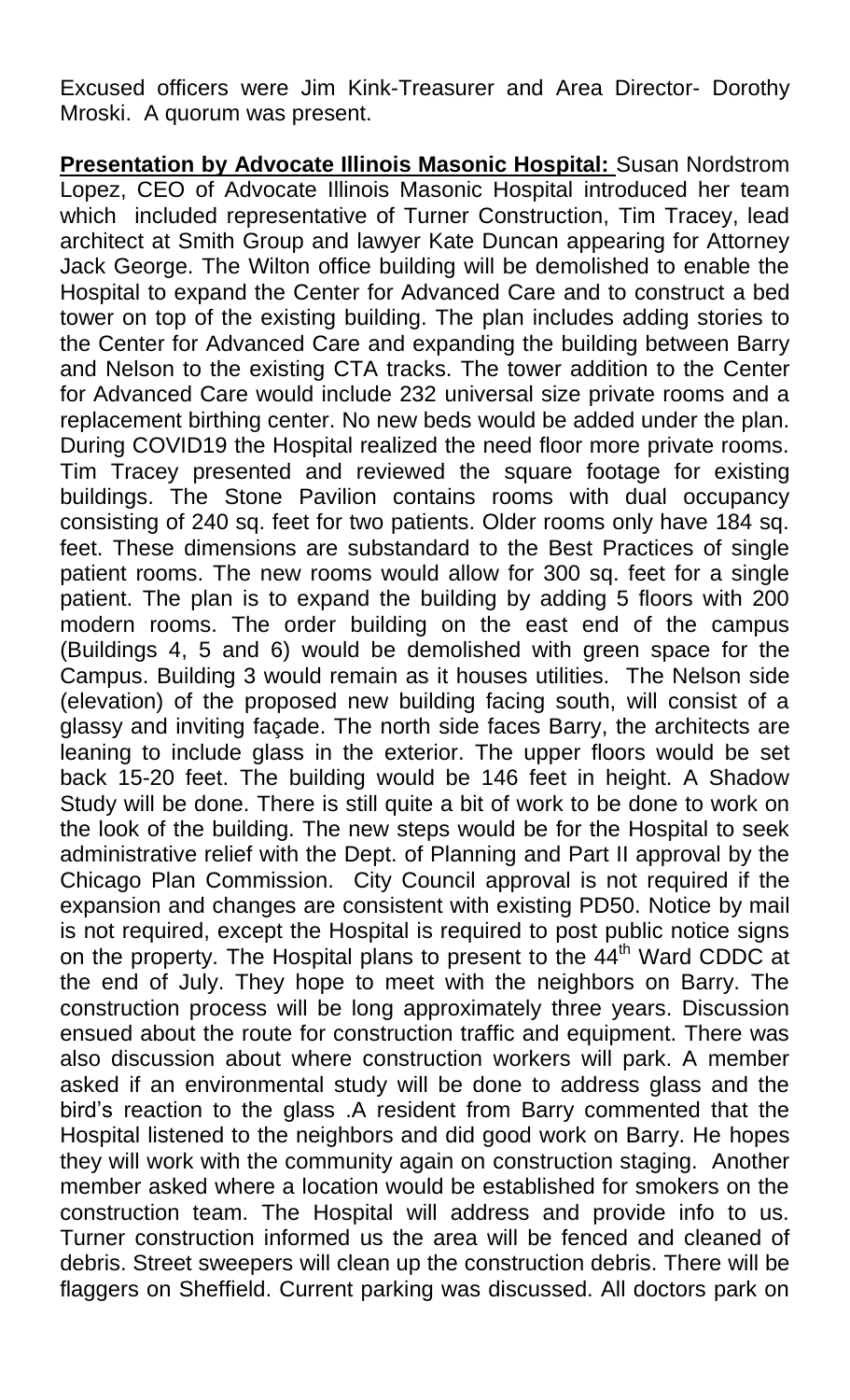campus. There is a parking agreement with the Hospital. The community was provided 22 parking spaces for 24/7. The current parking lot at Mildred and Oakdale offers 22 spaces for those who use the building. Some members also commented they were disappointed with the color panels on the new building at wellington and Sheffield. The Hospital will return with more information.

**Update for 1054 W. Oakdale**: Jonah Rubin: Rubin updated us as to the property he owns at Oakdale and Seminary. He has been meeting with the Landmark Commission and the City. He has agreed to reduce the size of the addition to the rear of the house. The rear Coach House will not be connected to the house. There will be a connection from the house to the garage which will be one story. The rear area will be reduced by 150 sq. feet.

**Congressman Quigley Report**: Yoni Pizer reported that Congressman Quigley's 15 community projects are proceeding with their final versions. Congressman Quigley is still addressing mail issues with the Postmaster General.

**Rep. Croke Report**: Jessica Lach announced they held a very successful shredding event. They are meeting constituents at a Brewery Crawl. CPS will offer vaccines for children 12 years or older. This information is on Rep. Croke's face book page.

**Ald. Report**: Cottrell reported on local construction work including on east Diversey. Dine out on Southport will be held. Ald. Tunney voted no to rename LDS to DuSable Drive. The new name will not change and residences addresses or the new for new documentation for those residents. The alderman is working on supporting small businesses. One project is to make it easier if a small restaurant closes for another to come into the space. An ordinance passed to reduce the hours of liquor sales. A member asked about the future of Cheesy's.

**President's Report:** The Community Policing and CLVN meeting for 2021 will be Sept. 14 and Nov. 9.

**Beautification Report:** Marsalek reported the CLVN Flower Sale is going well. We have about 25 orders. All proceeds will go to the beautification fund. Marsalek present three bids for the tree boxes/stone replacement at Agassiz/Tubman School. The bids were Patch Landscaping \$650.00, Roberto Montoya \$850.00 and Mind/Space \$2063.00. Poppy and Kink prefer Montoya as he did the repair work and is familiar with what needs to be done. Poppy made a motion to adopt the quote form Montoya to check and repair the stones which was seconded by Jackie Price. The motion passed unanimously.

**Treasurer's Report**: Marsalek gave the Treasurer's report on behalf of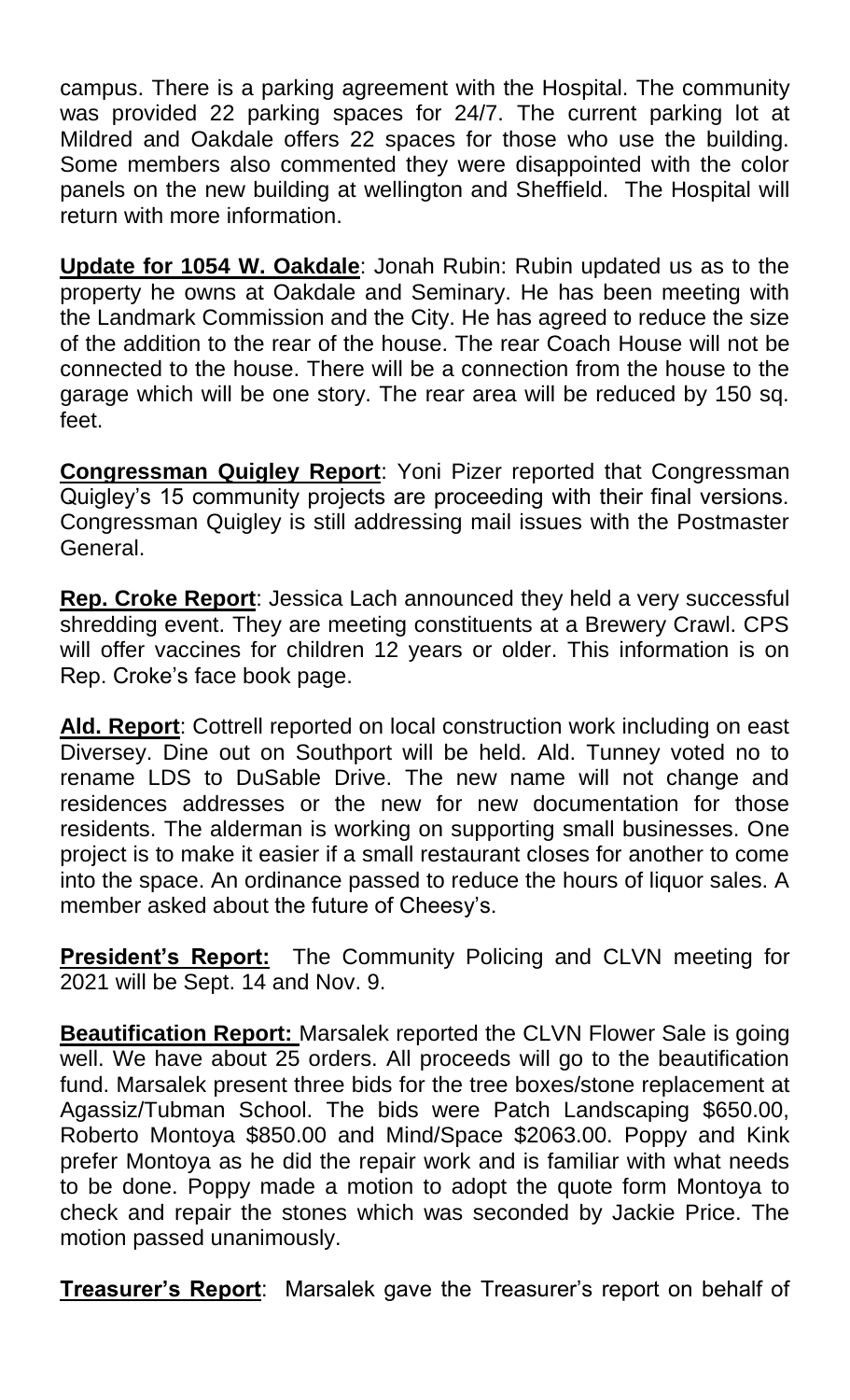Kink and the accounts hold \$17, 919.85. The beautification account has \$1,862.13. We have 88 paid memberships so please pay your membership dues.

**Approval of March 9, 2021 Minutes**: A motion was made by Terry Diamond to approve the minutes from May 11, 2021 which was seconded by Melinda Dooley. The motion passed unanimously.

**Planning & Zoning Committee Report:** No report. Poppy reported modifications were made to the project at Halsted and Belmont. The latest proposal looks nice. There are two different façade looks for the bank and the main entrance. The Cubs presented on their operations.

**CDDC Report**: Poppy reported the main topic of the meeting was to look over plans for the new building that will be constructed on Belmont (between Clark and Halsted). The Developers evaluated the recommendation made by the CDDC Council at the previous meeting. And many of the recommendations were incorporated into the new design. The Developer could not save any of the building façade. They did add more design elements to this building, such as curved cornices at the roof line, a variety of building materials (wood grain panels, brick, glass) plus the removal of blank walls. Two walls (one on Halsted and one on Belmont) will have art (TBD). The entrance on Halsted for the grocer and the entrance to the bank on Clark will each have their own design. Cubs reported on their operational updates and getting back to opening the park and programs for this summer at Gallagher Way. Update was provided on Refine the Drive. .

**LVCC Report:** Klees reported elections were held and current officers were all re-elected. The next meeting is Aug. 5 at the police station. No report.

**Lake View East Chamber of Commerce**: No report.

**Tubman School**- No report.

**Chicago Cubs**: No report.

# **Old Business**: None

**New Business**: Marsalek reported for those who missed the CAPS meeting loitering was discussed by 1000 Liquors and Seven 11 at Barry and Racine. Also the boyfriend of the women found dead on Clifton has been charged in her murder. Poppy reported the Barry Quad has been sold and will now be rentals. The CLVN Planning and Zoning Committee is looking for a new member which is preferred to have architectural background. Let Marsalek know if you are interested.